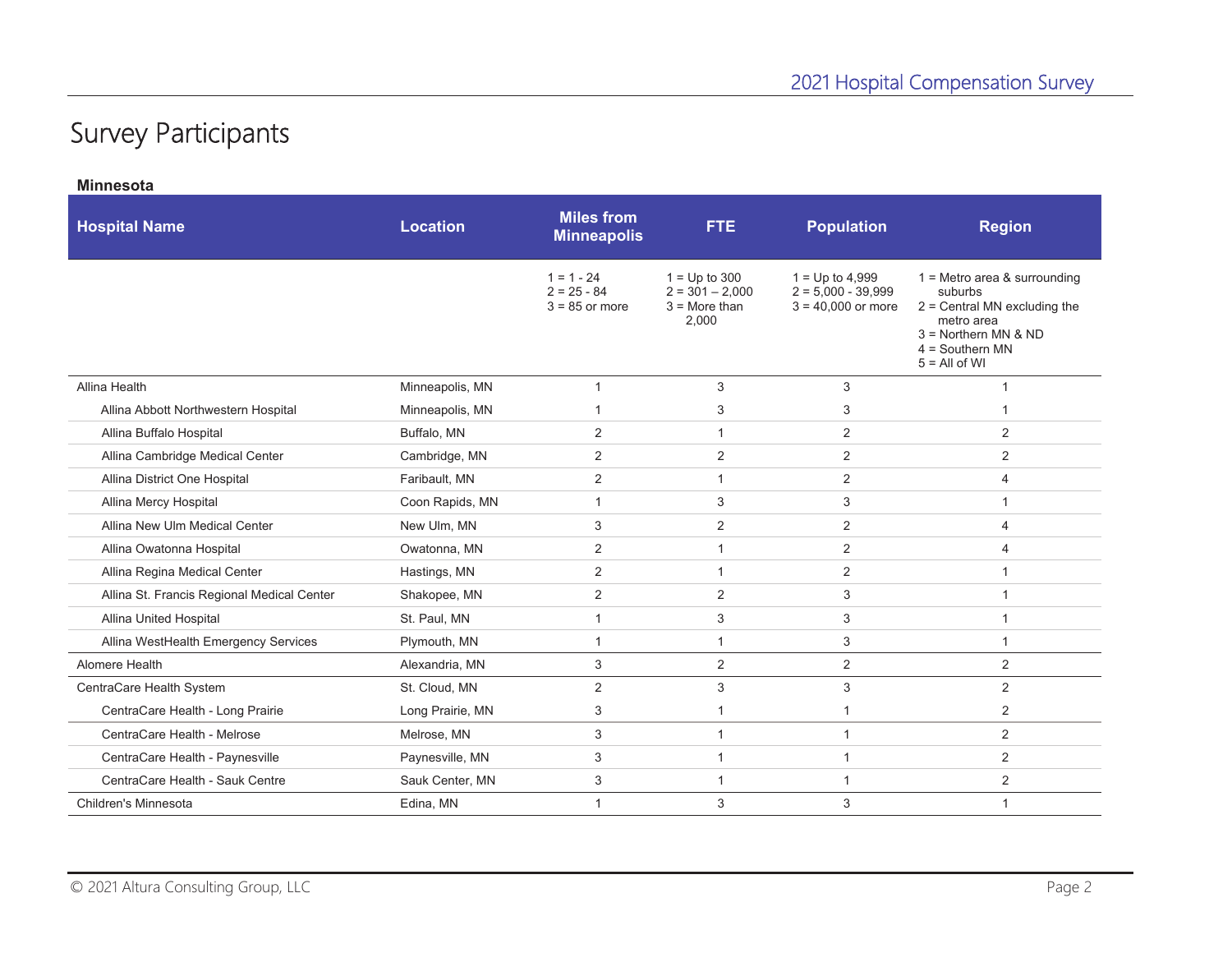|  | <b>Minnesota</b> |  |
|--|------------------|--|
|--|------------------|--|

| <b>Hospital Name</b>                                                                      | <b>Location</b>  | <b>Miles from</b><br><b>Minneapolis</b>           | <b>FTE</b>                                                       | <b>Population</b>                                                 | <b>Region</b>                                                                                                                                               |
|-------------------------------------------------------------------------------------------|------------------|---------------------------------------------------|------------------------------------------------------------------|-------------------------------------------------------------------|-------------------------------------------------------------------------------------------------------------------------------------------------------------|
|                                                                                           |                  | $1 = 1 - 24$<br>$2 = 25 - 84$<br>$3 = 85$ or more | $1 = Up to 300$<br>$2 = 301 - 2.000$<br>$3 =$ More than<br>2.000 | $1 = Up to 4,999$<br>$2 = 5.000 - 39.999$<br>$3 = 40,000$ or more | $1 =$ Metro area & surrounding<br>suburbs<br>$2$ = Central MN excluding the<br>metro area<br>$3 =$ Northern MN & ND<br>$4 =$ Southern MN<br>$5 = All of WI$ |
| <b>Essentia Health</b>                                                                    | Duluth, MN       | 3                                                 | $\overline{2}$                                                   | 3                                                                 | 3                                                                                                                                                           |
| Essentia Health - St. Joseph's Medical Center &<br>Various Hospitals in Central Minnesota | Various, MN      | 3                                                 | 3                                                                | $\overline{2}$                                                    | $\overline{2}$                                                                                                                                              |
| Essentia Health - St. Mary's Medical Center &<br>Various Hospitals in Northeast Minnesota | Various, MN      | 3                                                 | 3                                                                | 3                                                                 | 3                                                                                                                                                           |
| <b>Fairview Health Services</b>                                                           | Minneapolis, MN  | $\mathbf{1}$                                      | 3                                                                | 3                                                                 | $\mathbf{1}$                                                                                                                                                |
| Fairview Bethesda Hospital                                                                | St. Paul, MN     | -1                                                | 1                                                                | 3                                                                 | 1                                                                                                                                                           |
| <b>Fairview Lakes Medical Center</b>                                                      | Wyoming, MN      | 2                                                 | $\overline{2}$                                                   | 2                                                                 | $\overline{2}$                                                                                                                                              |
| <b>Fairview Northland Medical Center</b>                                                  | Princeton, MN    | 2                                                 | $\mathbf{1}$                                                     | $\mathbf{1}$                                                      | $\overline{2}$                                                                                                                                              |
| Fairview Ridges Hospital                                                                  | Burnsville, MN   | $\mathbf{1}$                                      | $\overline{2}$                                                   | 3                                                                 | $\overline{1}$                                                                                                                                              |
| Fairview Southdale Hospital                                                               | Edina, MN        | $\mathbf{1}$                                      | $\overline{2}$                                                   | 3                                                                 | 1                                                                                                                                                           |
| Fairview St. John's Hospital                                                              | Maplewood, MN    | $\mathbf{1}$                                      | $\overline{c}$                                                   | 3                                                                 | $\overline{1}$                                                                                                                                              |
| Fairview St. Joseph's Hospital                                                            | St. Paul, MN     | $\mathbf{1}$                                      | $\overline{2}$                                                   | 3                                                                 | $\mathbf 1$                                                                                                                                                 |
| Fairview University of Minnesota Medical Center                                           | Minneapolis, MN  | $\mathbf{1}$                                      | 3                                                                | 3                                                                 | 1                                                                                                                                                           |
| Fairview Woodwinds Hospital                                                               | Woodbury, MN     | $\mathbf{1}$                                      | $\overline{2}$                                                   | 3                                                                 | 1                                                                                                                                                           |
| Gillette Children's Specialty Healthcare                                                  | St. Paul, MN     | $\mathbf{1}$                                      | $\overline{2}$                                                   | 3                                                                 | $\mathbf{1}$                                                                                                                                                |
| Glencoe Regional Health                                                                   | Glencoe, MN      | $\sqrt{2}$                                        | $\mathbf{1}$                                                     | $\overline{c}$                                                    | $\overline{2}$                                                                                                                                              |
| Grand Itasca Clinic & Hospital                                                            | Grand Rapids, MN | 3                                                 | $\overline{2}$                                                   | $\overline{2}$                                                    | 3                                                                                                                                                           |
| Hennepin Healthcare                                                                       | Minneapolis, MN  | $\mathbf{1}$                                      | 3                                                                | 3                                                                 | $\mathbf{1}$                                                                                                                                                |
| Mayo Clinic                                                                               | Rochester, MN    | 2                                                 | 3                                                                | 3                                                                 | 4                                                                                                                                                           |
| Mayo Clinic Health System - Albert Lea                                                    | Albert Lea, MN   | 3                                                 | 3                                                                | $\overline{2}$                                                    | 4                                                                                                                                                           |
| Mayo Clinic Health System - Mankato                                                       | Mankato, MN      | $\sqrt{2}$                                        | 3                                                                | 3                                                                 | 4                                                                                                                                                           |
| North Memorial Health                                                                     | Robbinsdale, MN  | $\mathbf{1}$                                      | 3                                                                | $\overline{2}$                                                    | $\mathbf{1}$                                                                                                                                                |
| Maple Grove Hospital                                                                      | Maple Grove, MN  | 1                                                 | $\overline{2}$                                                   | 3                                                                 | 1                                                                                                                                                           |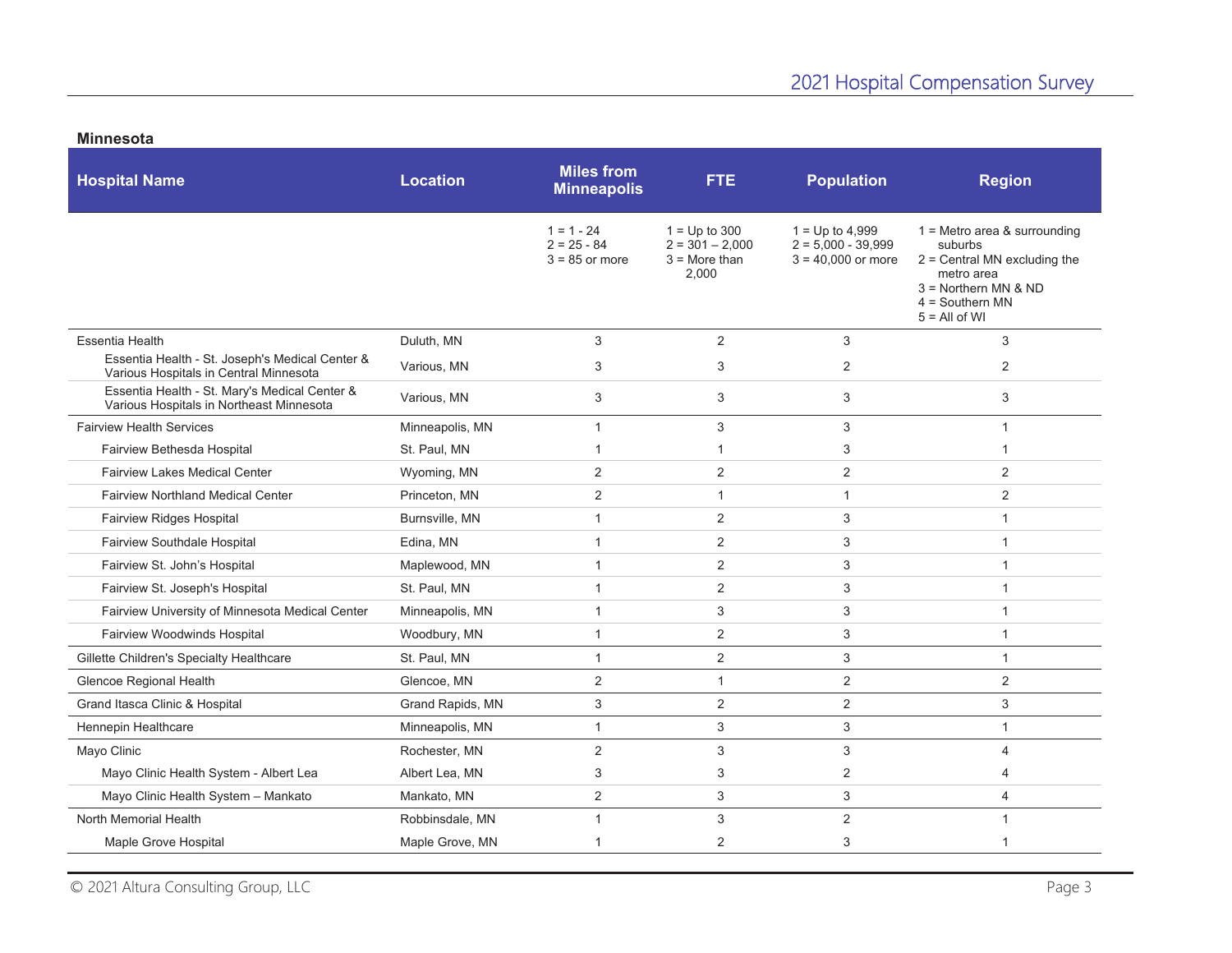| <b>Hospital Name</b>                   | <b>Location</b>    | <b>Miles from</b><br><b>Minneapolis</b>           | <b>FTE</b>                                                       | <b>Population</b>                                                 | <b>Region</b>                                                                                                                                             |
|----------------------------------------|--------------------|---------------------------------------------------|------------------------------------------------------------------|-------------------------------------------------------------------|-----------------------------------------------------------------------------------------------------------------------------------------------------------|
|                                        |                    | $1 = 1 - 24$<br>$2 = 25 - 84$<br>$3 = 85$ or more | $1 = Up to 300$<br>$2 = 301 - 2,000$<br>$3 =$ More than<br>2,000 | $1 = Up to 4,999$<br>$2 = 5,000 - 39,999$<br>$3 = 40,000$ or more | $1 =$ Metro area & surrounding<br>suburbs<br>$2$ = Central MN excluding the<br>metro area<br>3 = Northern MN & ND<br>$4 =$ Southern MN<br>$5 = All of WI$ |
| Northfield Hospital + Clinics          | Northfield, MN     | 2                                                 | $\overline{2}$                                                   | 2                                                                 | 4                                                                                                                                                         |
| <b>Park Nicollet Health Services</b>   | St. Louis Park, MN |                                                   | 3                                                                | 3                                                                 |                                                                                                                                                           |
| PrairieCare                            | Brooklyn Park, MN  |                                                   | $\overline{2}$                                                   | 3                                                                 |                                                                                                                                                           |
| Regions Hospital                       | St. Paul, MN       |                                                   | 3                                                                | 3                                                                 |                                                                                                                                                           |
| <b>Ridgeview Medical Center</b>        | Waconia, MN        | 2                                                 | $\overline{2}$                                                   | 2                                                                 | 2                                                                                                                                                         |
| Ridgeview Le Sueur Medical Center      | Le Sueur, MN       | 2                                                 |                                                                  |                                                                   | 4                                                                                                                                                         |
| <b>Ridgeview Sibley Medical Center</b> | Arlington, MN      | 2                                                 |                                                                  |                                                                   | 4                                                                                                                                                         |
| Welia Health                           | Mora, MN           | 2                                                 | $\overline{2}$                                                   |                                                                   | 2                                                                                                                                                         |

## **Minnesota**